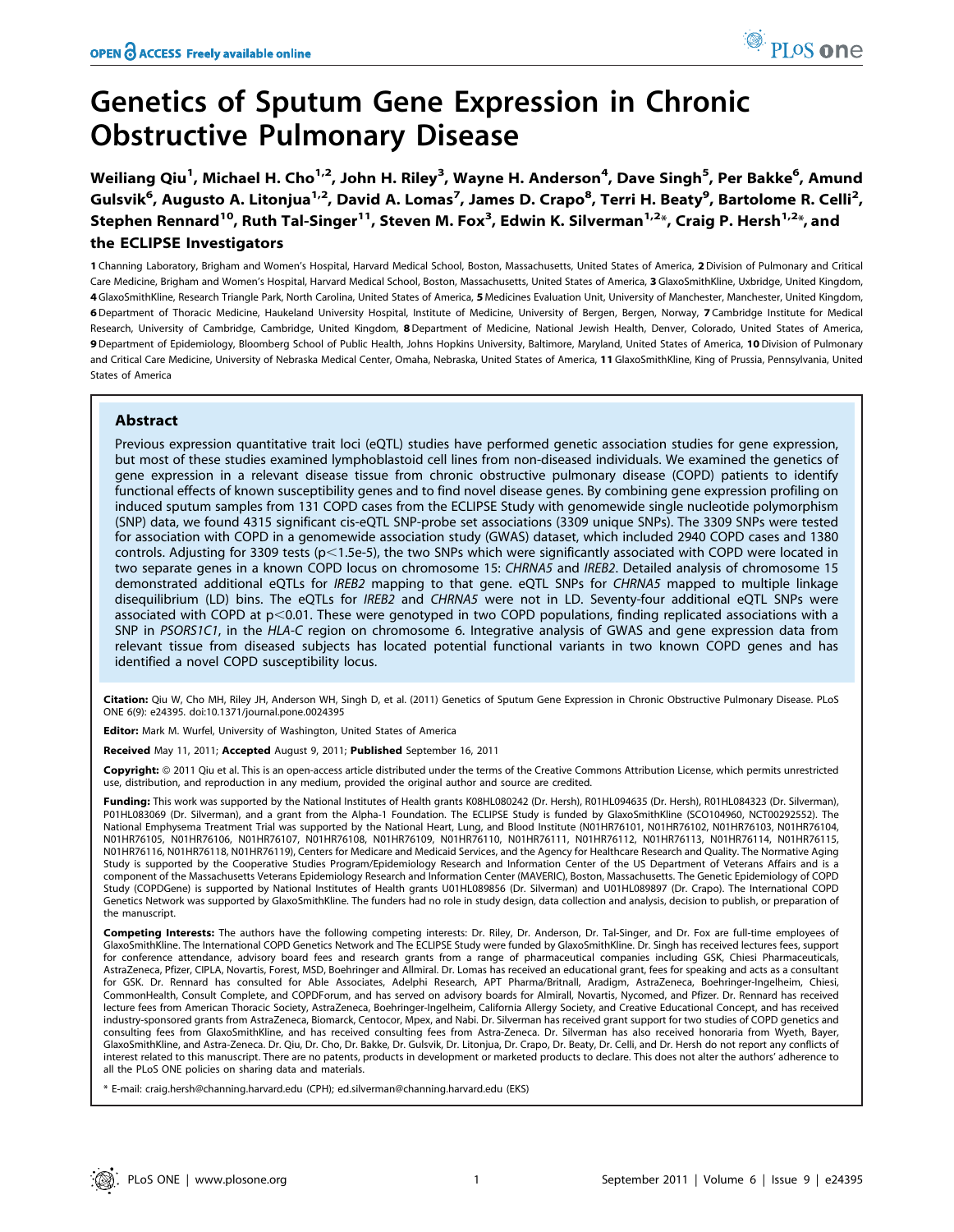# Introduction

Gene expression levels in humans are highly heritable [1,2]. Multiple published studies have examined the associations between single nucleotide polymorphism (SNP) variation and microarray gene expression measurements to identify expression Quantitative Trait Loci (eQTLs ), single nucleotide polymorphisms (SNPs) that influence gene expression [3–5]. However, most of the published studies have examined gene expression in lymphoblastoid cell lines (LCL) from unphenotyped individuals [3,4], though a recent paper has described eQTLs in peripheral blood CD4+ lymphocytes of patients with asthma [6]. Integrative genomic analyses can provide functional information regarding significant SNPs found through genomewide association studies (GWAS) or identify the key genes within a locus identified through GWAS. For example, genome-wide expression profiling in LCL from children with asthma [5] was used to localize ORMDL3 (ORM1-like 3 (S. cerevisiae) [MIM 610075]) as the likely gene for childhood asthma in the multi-gene chromosome 17q21 locus found through GWAS [7]. However, this study did not determine whether the eQTLs identified were relevant in primary human tissues in asthma. Integrative genomics studies can also be used to implicate novel genes for complex traits, such as the association between MMP20 (matrix metallopeptidase 20 [MIM 604629]) and age related decline in kidney function [8].

Chronic obstructive pulmonary disease (COPD [MIM 606963]), which includes emphysema and chronic bronchitis, is a complex disease with genetic and environmental influences [9]. COPD is a major source of morbidity and mortality in the U.S. and worldwide [10]. Previous GWAS have identified three susceptibility loci for COPD, including HHIP (hedgehog interacting protein [MIM 606178]), FAM13A (family with sequence similarity 13, member A [MIM 613299]), and a multi-gene locus on chromosome 15q25 containing candidate genes CHRNA5 (cholinergic receptor, nicotinic, alpha 5 [MIM 118505]), CHRNA3 (MIM 118503), and IREB2 (iron-responsive element binding protein 2 [MIM 147582]) [11–13]. Cough and phlegm production is common among COPD patients, and sputum samples may provide a non-invasive window into pathobiologic processes in the lungs of COPD patients. Therefore, we integrated GWAS data with microarray gene expression profiles from induced sputum samples from well-characterized COPD subjects participating in the Evaluation of COPD Longitudinally to Identify Predictive Surrogate End-points (ECLIPSE) Study [14]. We addressed two hypotheses: (1) eQTL analysis will improve understanding of previously known COPD susceptibility loci, such as chromosome 15q25; and (2) eQTL SNPs can be used to identify novel COPD susceptibility genes. Limiting the search to functional eQTL SNPs can reduce the multiple testing burden found in traditional GWAS. Although eQTL studies have now been performed in several human tissues besides blood, our study represents one of the first integrative genomics analyses performed in affected patients in order to gain insights into a common disease.

# Methods

### Ethics Statement

Study subjects provided written informed consent, and all studies were approved by the Institutional Review Boards at Partners Healthcare and all participating centers.

### ECLIPSE Study

subjects ages 40–75 with a smoking history of at least 10 packyears (cigarettes smoked per day multiplied by years smoked, divided by 20 to convert to packs), 332 control smokers with at least 10 pack-years smoking history and normal lung function, and 237 non-smoking controls [15]. COPD was defined by GOLD stage 2 or greater (FEV<sub>1</sub>/FVC $<$ 0.7 with FEV<sub>1</sub> $<$ 80% predicted) [10]. Genome-wide SNP genotyping was performed on all ECLIPSE subjects using the Illumina HumanHap550 BeadChip. GWAS analysis included 1736 cases COPD cases and 175 controls [11]. Sputum induction was performed on a subset of COPD cases at 14 sites, using a standard protocol [16]. RNA was extracted from sputum cell pellets using TRIzol and amplified with the Nugen Ovation RNA Amplification kit. Gene expression profiling was performed on RNA extracted from sputum samples of 145 COPD cases (all ex-smokers) using the Affymetrix Human U133 Plus2 array [17]. MIAME-compliant array data are available in the Gene Expression Omnibus database (http://www.ncbi.nlm. nih.gov/geo), accession GSE22148. Only Caucasian subjects were included in this analysis.

#### Other GWAS Populations

Subjects from two additional COPD case-control studies were merged with the ECLIPSE subjects in the combined GWAS analysis and the GWAS meta-analysis [11]. COPD cases and control smokers were Caucasians recruited in Bergen, Norway [18,19]. Cases were defined by GOLD stage 2 or greater COPD; smoking controls had normal lung function. Both cases and controls had smoking history of at least 2.5 pack-years. GWAS included 838 cases and 791 controls, genotyped using the Illumina HumanHap550 BeadChip [12].

The National Emphysema Treatment Trial (NETT) cases have  $FEV<sub>1</sub> \le 45\%$  predicted and emphysema on chest CT scan [20,21]. Thus, NETT cases have COPD severity of GOLD Stage 3 or greater. All NETT Genetics Ancillary Study subjects are former smokers; only white subjects are included in this analysis. The Normative Aging Study (NAS) is a cohort study of initially healthy men followed by the Boston VA [22]. To define a control group for comparison to NETT cases, we selected Caucasian subjects meeting the following criteria:  $\text{FEV}_1 > 80\%$  predicted,  $\text{FEV}_1$ / FVC.90% predicted, at least 10 pack-years of smoking, and an adequate DNA sample [23]. Genomewide SNP genotyping has been performed in the NETT-NAS study (366 cases, 414 controls) using the Illumina 610-Quad BeadChip [11].

### Replication Populations

The International COPD Genetics Network (ICGN) was a family-based study of COPD at ten centers in North America and Europe [18,24]. Probands were ages 45–65 with post-bronchodilator  $FEV_1 < 60\%$  predicted,  $FEV_1/VC < 90\%$  predicted, a smoking history of at least 5 pack-years, and at least one sibling with  $\geq$ 5 pack-year smoking history. Genotyping was performed on Caucasian subjects only (Table 1).

The Genetic Epidemiology of COPD Study (COPDGene) enrolled COPD cases and control smokers at 21 clinical centers throughout the United States [25]. Subjects are 45–80 years old and have a smoking history of at least 10 pack-years. This analysis included the first 994 non-Hispanic white case and control subjects enrolled in COPDGene (Table 1). In these samples, a set of 75 ancestry informative markers has been previously genotyped and did not show evidence of population stratification [11].

SNP genotyping in ICGN and COPDGene SNPs was done using the iPLEX Gold assay on the Sequenom (San Diego, CA) MassARRAY system  $[26]$  or the TaqMan  $5'$  exonuclease assay (Applied Biosystems, Foster City, CA) [27].

ECLIPSE was a three year observational study conducted at 46 centers in 12 countries [14]. ECLIPSE recruited 2083 COPD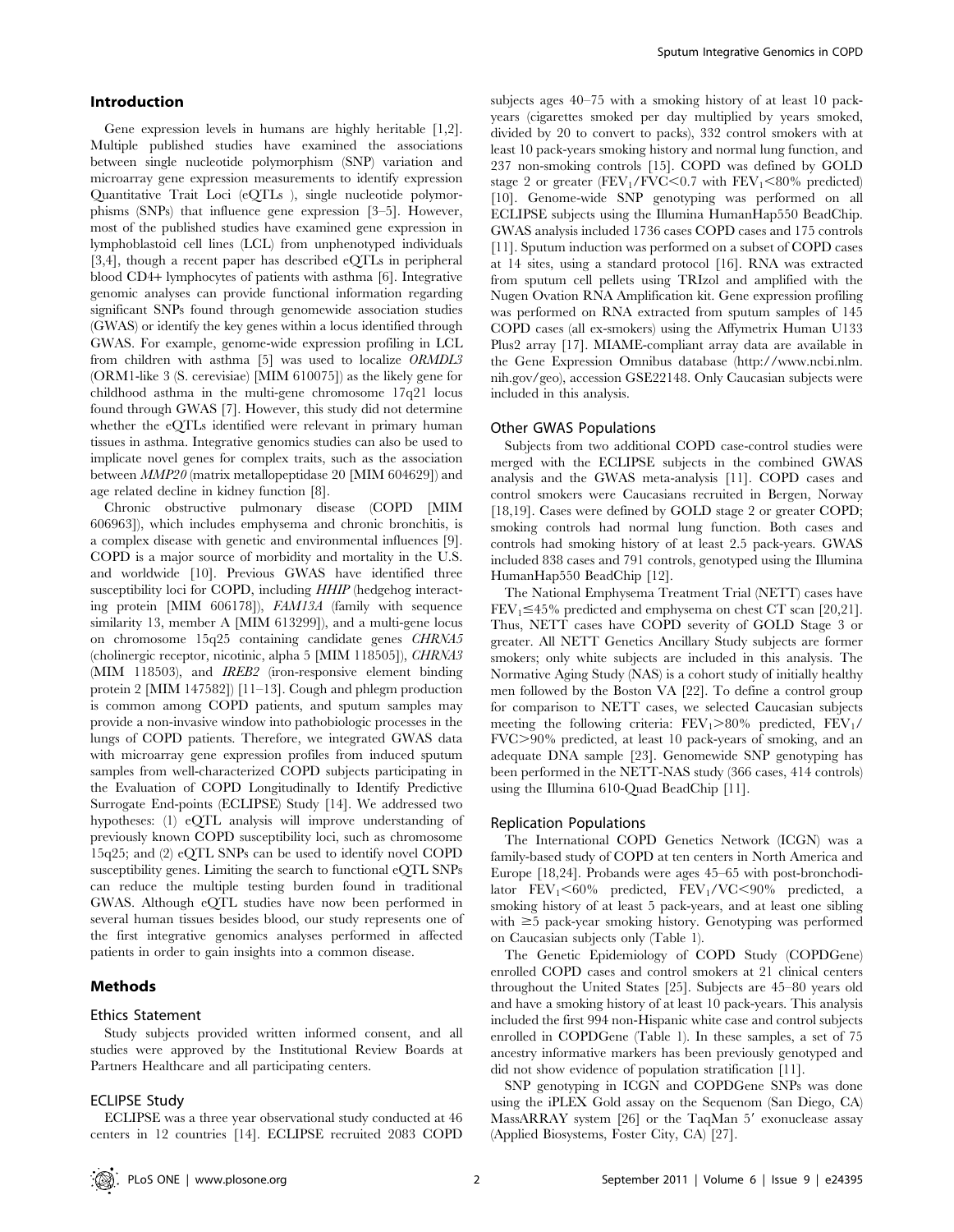Table 1. Characteristics of Evaluation of COPD Longitudinally to Identify Predictive Surrogate End-points (ECLIPSE) study subjects in the integrative genomics analysis as well as subjects from the International COPD Genetics Network (ICGN) and the Genetic Epidemiology of COPD study (COPDGene) included in follow-up analyses.

|                                                    | <b>ECLIPSE</b>     | <b>ICGN</b>       |                   | <b>COPDGene</b>   |                   |  |
|----------------------------------------------------|--------------------|-------------------|-------------------|-------------------|-------------------|--|
|                                                    | Cases              | <b>Probands</b>   | <b>Relatives</b>  | Cases             | <b>Controls</b>   |  |
| IN                                                 | 131                | 983               | 1876              | 496               | 498               |  |
| Male sex                                           | 87 (66.4%)         | 580 (59.0%)       | 970 (51.7%)       | 244 (49.2%)       | 251 (50.4%)       |  |
| Age                                                | 64.9 $(\pm 5.5)$   | 58.4 $(\pm 5.4)$  | 57.9 $(\pm 9.5)$  | 64.7 $(\pm 8.1)$  | 60.3 ( $\pm$ 8.6) |  |
| Pack-years of smoking                              | 46.8 ( $\pm$ 28.3) | 52.7 $(\pm 29.5)$ | 39.2 $(\pm 25.3)$ | 54.8 $(\pm 26.8)$ | 38.8 $(\pm 21.0)$ |  |
| Current smoker                                     | 0                  | 320 (32.6%)       | 956 (51.0%)       | 149 (30.0%)       | 168 (33.7%)       |  |
| Post-bronchodilator FEV <sub>1</sub> , % predicted | 49.3 $(\pm 15.3)$  | 35.5 $(\pm 13.1)$ | 83.3 $(\pm 26.0)$ | 48.8 $(\pm 18.4)$ | 98.0 $(\pm 11.3)$ |  |
| Post-bronchodilator FEV1/FVC                       | 0.43 $(\pm 0.12)$  | $0.37 (\pm 0.12)$ | $0.64~(\pm 0.14)$ | 0.48 $(\pm 0.13)$ | $0.78~(\pm 0.05)$ |  |

Values are presented as mean  $(\pm SD)$  or N (%).

 $FEV_1 =$  forced expiratory volume in 1 second.

FVC = forced vital capacity.

doi:10.1371/journal.pone.0024395.t001

### Statistical Analysis

A total of 145 COPD subjects had sputum samples with gene expression data available; two arrays failed quality control. Of the remaining 143 subjects, 131 had corresponding genomewide SNP data and phenotype data. The Affymetrix HG-U133 Plus 2 array contains 54,675 probe sets. After filtering out 17,420 probe sets which were not annotated with a specific gene symbol in the hgu133plus2.db R/Bioconductor database or which mapped to the X or Y chromosomes, 37,255 probe sets remained. Microarray preprocessing used the robust multiarray average method and quantile normalization [28], implemented in Bioconductor. QC of microarrays was performed using the Bioconductor package affyQCReport; QC results are available in the Data S1 and in Figure S1. QC of genomewide SNP data in ECLIPSE has been reported [11]. SNPs with minor allele frequency  $\leq 0.05$  in the 131 ECLIPSE cases were additionally excluded.

In the integrative analysis, each expression probe set was mapped to its corresponding gene and all genotyped SNPs were identified within 50 kb of the transcription start site (TSS). General linear models were used to detect cis-acting associations between probe set expression levels and SNP genotypes, adjusted for age, gender, and the first six genetic ancestry principal components derived from the genotype data on all ECLIPSE COPD cases [29]. False discovery rate adjusted p-value $< 0.05$  defined statistical significance. eQTL analysis utilized the GGTools Bioconductor package [30].

Each significant cis-eQTL SNP was then tested for association with COPD in the combined GWAS dataset from ECLIPSE, Norway, and NETT-NAS [11]. The published combined GWAS analysis was a mega-analysis of individual-level genotype data, using logistic regression, adjusted for age, pack-years of smoking and principal components for genetic ancestry. In the published meta-analysis, stratified logistic regression was performed within each case-control study and results were combined using Z-scores for weighting by the inverse variance. SNPs associated with COPD at  $p<0.01$  in either the combined GWAS analysis (megaanalysis) or the GWAS meta-analysis were genotyped for replication in ICGN and COPDGene. In the COPDGene study, case-control data were analyzed with linear regression models, adjusted for age, sex, and pack-years of smoking, using PLINK version 1.0.7 [31]. Family-based ICGN data were analyzed in PBAT version 3.6.1, adjusted for age, sex, and pack-years of smoking [32].

We also tested for eQTL SNPs influencing the expression of genes in previously identified COPD loci. On chromosome 15q25, we defined a region starting 50 kb centromeric from IREB2 extending 50 kb telomeric from CHRNB4 (approx. 300 kb total) and tested all genotyped SNPs within this region for association with expression levels of probe sets for six genes: IREB2, AGPHD1, PSMA4, CHRNA5, CHRNA3, and CHRNB4. For the other two COPD loci, we expanded the cis-eQTL analysis to all SNPs with 200 kb of the TSS of the genes HHIP and FAM13A.

# Results

#### Sputum eQTL Analysis

Characteristics of the 131 ECLIPSE COPD subjects in the eQTL analysis are shown in Table 1. On average, COPD subjects had a heavy smoking history and severely impaired lung function, similar to the full set of ECLIPSE GWAS cases [11]. The data analysis is outlined in Figure 1. Combining the gene expression data with genomewide SNP data and limiting analysis to potential cis-acting SNPs (within 50 kb of TSS) yielded 562,787 SNP-probe set association tests. Of these, 4315 SNP-probe set associations were significant at FDR-adjusted  $p<0.05$  (corresponding to unadjusted p = 3.8e-4), representing 3309 unique SNPs and 1399 unique probe sets, covering 1086 genes (Table S1).

The top eQTL was for SNP rs104664 within the gene FAM118A (family with sequence similarity 118, member A). This SNP was found to be highly associated with FAM118A expression (Affymetrix Human 1.0 ST Exon array) in human osteoblasts [33], suggesting cross-tissue generalizability of this eQTL association. Other significant eQTL associations observed in sputum included CHURC1 (churchill domain containing 1 [MIM 608577]), HLA-DQB1 (major histocompatibility complex, class II, DQ beta 1 [MIM 604305]) and  $HLA-DQA1$  (MIM 146880), all of which were previously been found in other tissues, such as LCL [4,34] and brain [35], according to a search of the GTEx (Genotype-Tissue Expression) eQTL Browser (http://www.ncbi.nlm.nih.gov/gtex, accessed 11/30/2010).

### Sputum eQTLs associated with COPD

We queried the 3309 significant cis-eQTL SNPs in the combined GWAS dataset including ECLIPSE, Norway, and NETT-NAS subjects [11]. Using a strict Bonferroni correction, there were two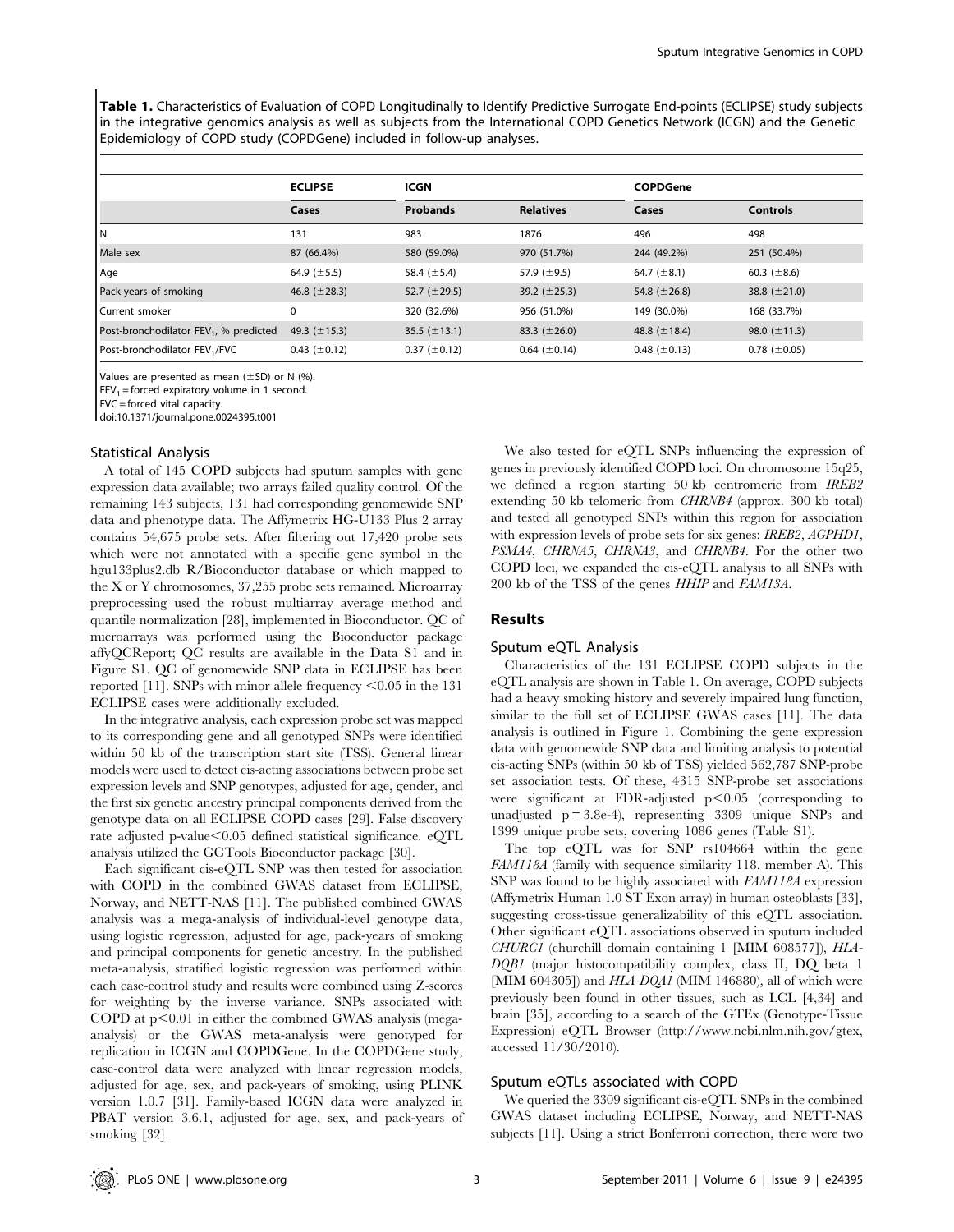

Figure 1. Overview of integrative genomics data analysis. \*Combined genomewide association study (GWAS) = Evaluation of COPD Longitudinally to Identify Predictive Surrogate End-points (ECLIPSE), Bergen Norway, and National Emphysema Treatment Trial (NETT)-Normative Aging Study (NAS) [11]. COPD = chronic obstructive pulmonary disease. eQTL = expression quantitative trait locus. FDR = false discovery rate. ICGN = International COPD Genetics Network. SNP = single nucleotide polymorphism. doi:10.1371/journal.pone.0024395.g001

cis-eQTL SNPs significantly associated with COPD at  $p<0.05/$  $3309 = 1.5e-5$  (Table 2). These two SNPs on chromosome  $15q25$ are located in CHRNA5 and IREB2, genes with known COPD associations. [12,36] At a nominal threshold of  $p<0.01$ , there were 64 cis-eQTL SNPs associated with COPD (Table S2). There were 56 eQTL SNPs associated with COPD at  $p<0.01$  in the metaanalysis of the ECLIPSE, Norway, NETT-NAS GWAS studies (Table S3), as opposed to the combined analysis of individual-level genotype data. Merging the 64 SNPs from the combined GWAS analysis and the 56 SNPs from the GWAS meta-analysis left 76 unique SNPs, which were brought to replication analysis.

### Replication Studies

Characteristics of the ICGN and COPDGene subjects in the replication analysis are reported in Table 1. The two SNPs in Table 2 were analyzed in previous reports [12,36] and were not retested. Of the remaining 74 SNPs, 69 were successfully genotyped in ICGN and COPDGene. Screening in the larger ICGN study found 8 SNPs with  $p<0.1$  (Table 3). Of these, only one had  $p<0.1$  in COPDGene. SNP rs1265098 was significantly associated with COPD in ICGN and had a trend for significance in COPDGene. The effect direction for rs1265098 was consistent in ICGN, COPDGene, and the combined GWAS; the minor allele was associated with increased COPD risk in all three studies. SNP rs1265098 maps to the gene PSORS1C1 (psoriasis susceptibility 1 candidate 1 [MIM 613525]) on chromosome 6, yet is associated with transcript levels of the neighboring gene *PSORS1C3* ( $p = 8.2e-05$ , FDR-adjusted  $p = 0.016$ ) (Figure 2).

# Sputum eQTLs in COPD Candidate Loci

Previous GWAS have identified three loci associated with COPD susceptibility: HHIP on chromosome 4q31 [12,13], FAM13A on chromosome 4q22 [11], and a region on chromosome 15q25 encompassing candidate genes CHRNA5, CHRNA3 and IREB2, among others [12,36]. On chromosome 15q25, cis-eQTL associations for IREB2 mapped to that gene (Figure 3a). Genetic regulation of CHRNA5 was more complex. Previous studies have demonstrated cis-acting effects of multiple SNPs on CHRNA5 expression. Saccone et al. defined 4 LD bins surrounding CHRNA5 with varying associations with cigarette smoking, lung cancer, and COPD [37]. Bins 1–3 were represented in our dataset, tagged by SNPs rs1051730, rs938682, and rs6495306, respectively (Table 4). SNPs in bins 1 and 3 were associated with CHRNA5 expression in sputum (Figure 2), as has been demonstrated in brain [38] and lung tissue [39]. SNPs in bin 2 were not eQTLs for CHRNA5. We added additional SNPs to these bins, based on strong LD with tag SNPs in the larger ECLIPSE GWAS dataset. We also identified 3 sets of SNPs (3a, b, c in Table 4) with cis-eQTL associations for *CHRNA5* and moderate LD with SNPs in bin 3  $(r^2 \t 0.57-0.76)$ . SNPs in bins 1 and 2, but not bin 3, showed evidence of association with COPD in the combined GWAS dataset, though they were not genomewide significant (bin 1:  $rs1051730$ ,  $p = 2.8e$ -6; bin 2:  $rs938682$ ,  $p = 5.6e-5$ ; bin 3:  $rs6495306$ ,  $p = 0.2$ ). These results suggest that the COPD-associated SNP rs1051730 (bin 1) may influence phenotype by its effect on gene expression, while COPD-associated SNPs in bin 2 (tagged by rs938682) may exert their effect through other mechanisms. SNPs in bin 3, although eQTLs, were not associated with COPD risk.

SNPs in IREB2 were both cis-eQTLs for that gene (Table 4, Figure 2) and were associated with COPD in the combined GWAS ( $rs13180$ ,  $p = 5.0e-7$ ). Even though some of the significant eQTL SNPs for CHRNA5 mapped to IREB2 (bin 3a), SNPs in all 3 bins were not in LD with the IREB2 eQTL SNPs (Figure 3b). No SNPs were significantly associated with AGPHD1, PSMA4, or CHRNB4 gene expression. For the other two COPD GWAS loci, HHIP and FAM13A, we found no significant cis-eQTL SNPs

Table 2. Sputum cis-eQTL SNPs significantly associated with COPD in the combined COPD GWAS.

| l Chrom         | location | <b>SNP</b> | Affy probe Gene |               | eQTL pvalue | <b>FDR-adiusted</b><br>pvalue | <b>GWAS COPD</b><br>OR <sup>a</sup> | <b>GWAS COPD</b><br>pvalue <sup>a</sup> | <b>GWAS pvalue</b><br>(adjusted) <sup>b</sup> |
|-----------------|----------|------------|-----------------|---------------|-------------|-------------------------------|-------------------------------------|-----------------------------------------|-----------------------------------------------|
| $\overline{15}$ | 76532762 | rs2656069  | 1555476 at      | <b>IREB2</b>  | 0.00030     | 0.042                         | 0.75                                | 6.8E-06                                 | 0.023                                         |
| l 15            | 76681394 | rs1051730  | 206533 at       | <i>CHRNA5</i> | 0.00015     | 0.026                         | 1.29                                | 2.8E-06                                 | 0.0093                                        |
|                 |          |            |                 |               |             |                               |                                     |                                         |                                               |

<sup>a</sup>Combined COPD genomewide association study (GWAS) according to Cho et al. [11].

**Bonferroni correction for 3309 sputum expression quantitative trait locus (eQTL) single nucleotide polymorphisms (SNPs) tested.** 

doi:10.1371/journal.pone.0024395.t002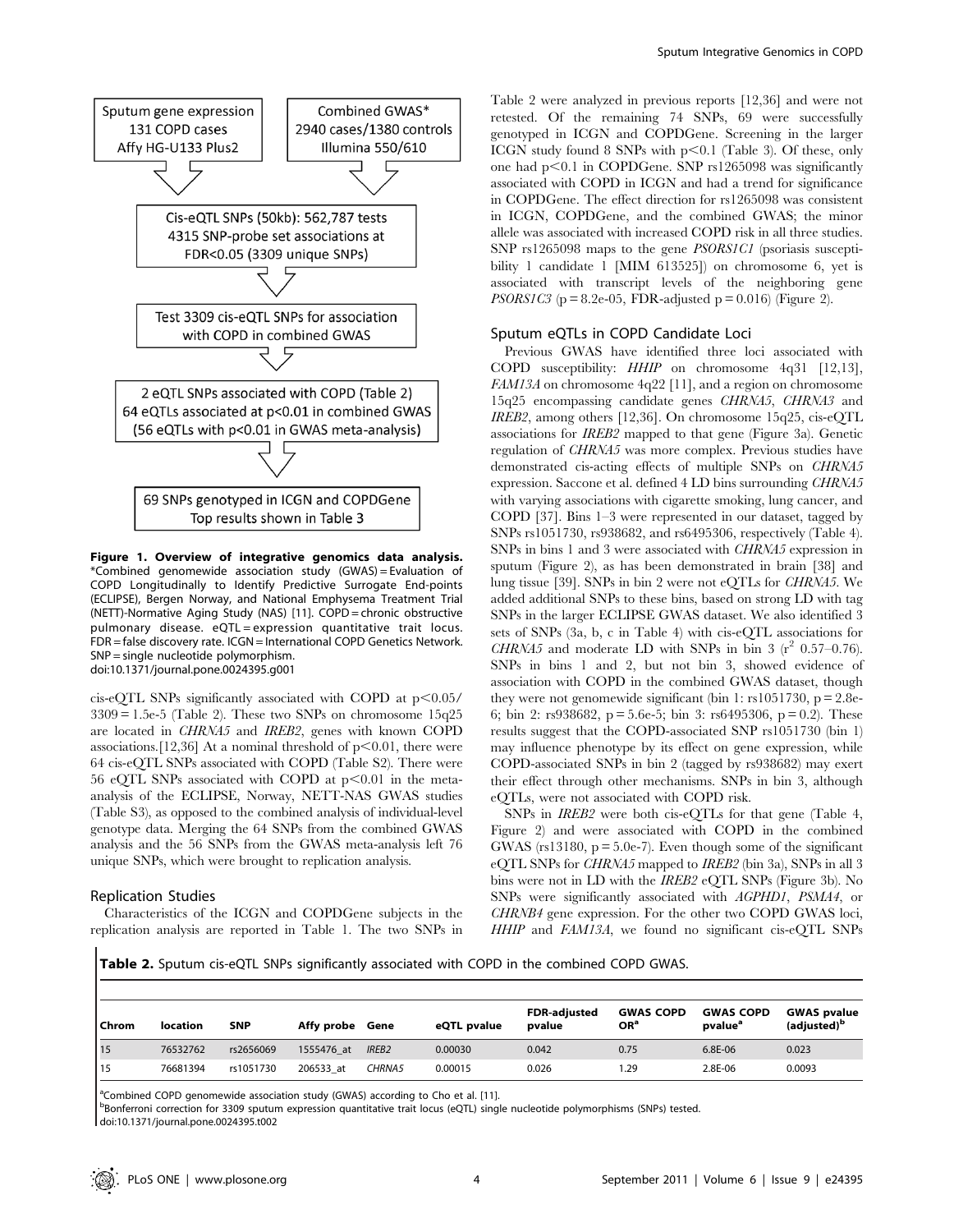Table 3. Genetic association analysis of sputum expression quantitative trait locus (eQTL) single nucleotide polymorphisms (SNPs) with COPD susceptibility.

| l SNP     | Chrom | <b>BP</b> | Gene              | <b>Effect on COPD</b><br>risk in ICGN | <b>ICGN</b> pvalue | <b>COPDGene OR</b> | <b>COPDGene</b><br>pvalue | <b>GWAS OR<sup>a</sup></b> | <b>GWAS</b><br>pvalue <sup>a</sup> |
|-----------|-------|-----------|-------------------|---------------------------------------|--------------------|--------------------|---------------------------|----------------------------|------------------------------------|
| rs1999261 | 6     | 6515106   | <b>INTERGENIC</b> | Increase                              | 0.042              | 0.94               | 0.53                      | 1.15                       | 0.0080                             |
| rs1265098 | 6     | 31214156  | PSORS1C1          | Increase                              | 0.024              | 1.20               | 0.098                     | 1.18                       | 0.0065                             |
| rs4750277 | 10    | 12954527  | <b>INTERGENIC</b> | Increase                              | 0.0062             | 0.97               | 0.80                      | 0.83                       | 0.0097                             |
| rs1025607 | 12    | 94884637  | AMDHD1            | Increase                              | 0.011              | 1.12               | 0.26                      | a                          | a                                  |
| rs2347279 | 18    | 2528545   | METTL4            | Decrease                              | 0.097              | 1.01               | 0.91                      | 0.83                       | 0.0025                             |
| rs1878553 | 18    | 2560155   | NDC80             | Decrease                              | 0.030              | 1.03               | 0.83                      | 0.83                       | 0.0028                             |
| rs4803481 | 19    | 46758396  | <b>INTERGENIC</b> | Decrease                              | 0.055              | 0.97               | 0.81                      | a                          | a                                  |
| rs2302188 | 19    | 46777713  | CEACAM21          | Decrease                              | 0.090              | 0.97               | 0.77                      | 0.85                       | 0.0075                             |

SNPs with p-value $<$ 0.1 in the International COPD Genetics Network (ICGN) are shown.

<sup>a</sup>Odds Ratio and p-value from combined genomewide association study (GWAS) analysis [11] are shown, except as noted:

 $rs1025607$   $p = 0.0089$  in GWAS meta-analysis.

 $rs4803481$   $p = 0.0043$  in GWAS meta-analysis.

doi:10.1371/journal.pone.0024395.t003

within 50 kb, so we expanded the assessment of cis-eQTLs to all SNPs within 200 kb of the TSS of each gene. There were no significant cis-eQTLs within 200 kb of either *HHIP* or *FAM13A*.

# **Discussion**

In a cohort of well-characterized COPD subjects, we integrated genomewide SNP and gene expression data derived from induced sputum, a biologically-relevant tissue in COPD, to identify a set of eQTL SNPs affecting gene expression levels. The SNPs were then tested for association with the clinical phenotype of COPD; gene expression was not tested for association with disease status in this set of COPD cases only. Using the eQTL results, we implicated two distinct COPD susceptibility genes in a previously identified region of chromosome 15q25. Additionally, we provide evidence for a potential novel COPD susceptibility locus in the HLA region on chromosome 6.

The initial GWAS in COPD found significant associations on chromosome 15q25, with SNPs in the genes CHRNA3 and CHRNA5, encoding two subunits of the nicotinic acetylcholine receptor [12]. This region has also been associated with lung cancer, peripheral arterial disease, and smoking behavior [37,40– 43], so it is not clear whether these genes have a direct effect on COPD susceptibility, or their effects are at least partially influenced through cigarette smoking, the major environmental risk factor for COPD [44,45]. In terms of genetic regulation of expression of the chromosome 15q25 genes, we found similar eQTL associations with *CHRNA5* expression in induced sputum as has been found in brain [38] and lung tissue [39]. We found additional sputum eQTL SNPs for CHRNA5 in moderate LD with previously defined eQTLs. The previous papers on brain and lung tissue gene expression did not report testing IREB2, a gene previously associated with COPD [11,36]. The specific IREB2 SNPs associated in GWAS (rs13180) [11] and in a candidate gene analysis of differentially expressed genes (rs2656069) [36] were in only moderate LD  $(r^2 = 0.44)$  with each other, implying independent effects on *IREB2* expression. The *IREB2* and *CHRNA5* eQTL SNPs were not in LD with each other, suggesting the presence of at least two COPD susceptibility genes on chromosome 15q25. Previous studies have similarly used eQTL analyses to add functional information about genes identified through GWAS, including studies of asthma [7], celiac disease [46], and Crohn's

disease [47]. However, these prior studies have examined gene expression in blood cells, and not primary disease tissues.

However, we did not finding significant cis-eQTL SNPs for two other known COPD loci, HHIP and FAM13A. The associated SNPs found through GWAS may exert their effects on phenotype via other mechanisms besides influencing gene expression. Alternatively, the GWAS SNPs may actually be eQTLs acting in other tissues besides sputum, such as alveolar or bronchial epithelial cells, which were not assessed in our study.

Besides improving understanding of the COPD susceptibility locus on chromosome 15q25, we identified a potential novel COPD locus on chromosome 6. The SNP maps to gene PSORS1C1, but it is associated with expression levels of the neighboring gene PSORS1C3. Variants in PSORS1C3 have been reported to be associated with psoriasis [48], an immune-mediated skin disease. PSORS1C3 is located in the major histocompatability (MHC) region, and subsequent papers have found that the associations with psoriasis may be due to variants in HLA-C (MIM 142840) [49,50]. Interestingly, one study has reported an epidemiologic association between psoriasis and COPD [51], and cigarette smoking is a risk factor for psoriasis as well [52]. Although there are no reports of HLA-C associations with COPD, alleles of other MHC class I genes, HLA-A and HLA-B, have been associated with COPD [53,54]. The locus encompassing PSORS1C1/3 and HLA-C will require additional replication studies and functional validation to confirm its role in COPD susceptibility.

Prior studies have also used eQTL analyses to identify novel genes for complex traits, including age related decline in kidney function [8] and body mass index [55]. In contrast to our study, these papers first found gene transcripts correlated with the phenotype, then tested SNPs in/near these genes for association with expression levels. We performed the cis-eQTL analysis as the initial step, then tested the eQTL SNPs for phenotype association. This limits multiple testing compared to a GWAS, enriching for eQTL SNPs which may be more likely to be associated with disease [56].

This study has several limitations. The sample size of 131 subjects, though adequate for gene expression analyses, may be underpowered to detect all potential eQTL associations. Therefore, we limited the cis-acting analysis to SNPs within 50 kb from the gene, to limit the multiple testing burden. Based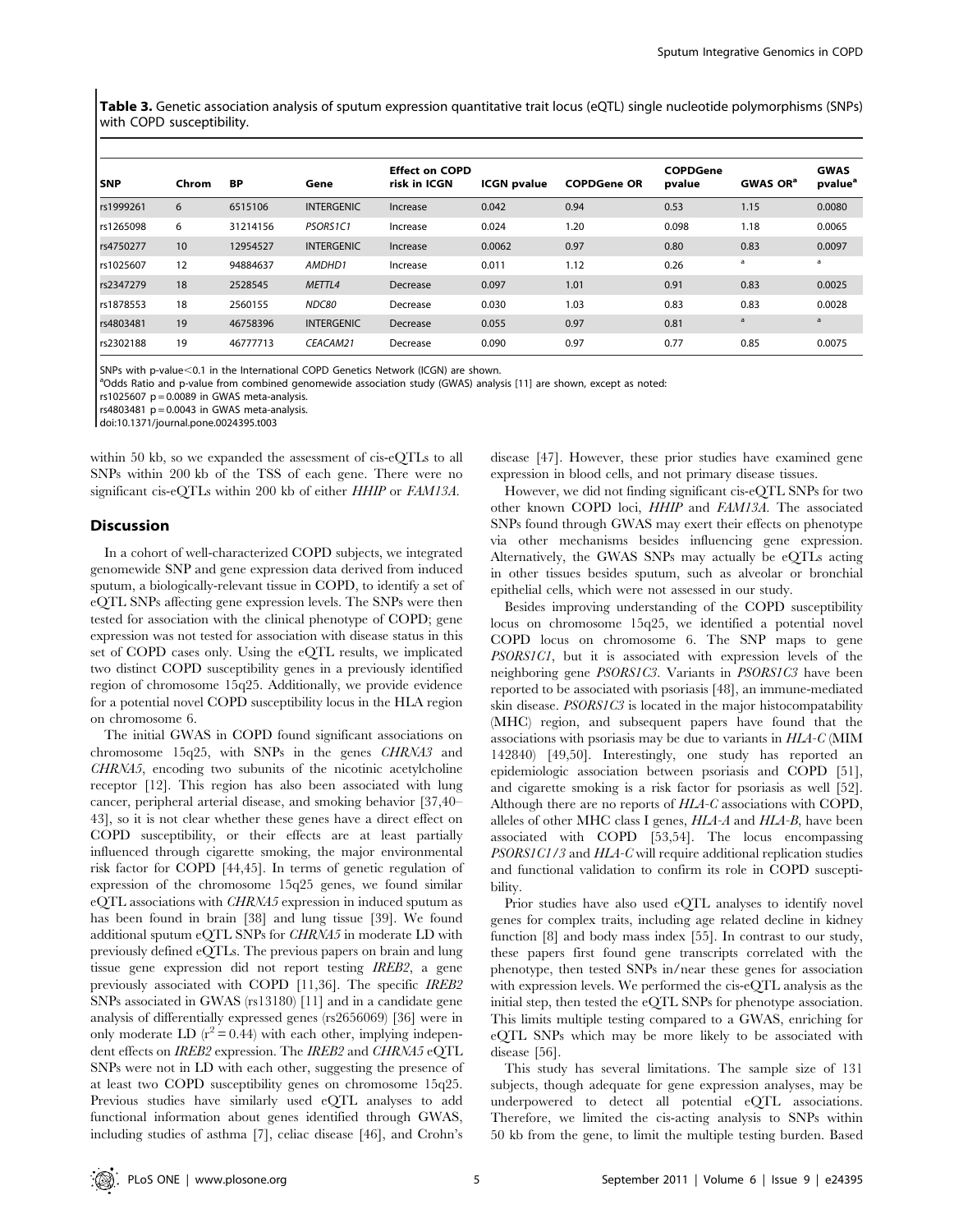

Figure 2. Boxplots of sputum gene expression levels stratified by genotype in 131 Evaluation of COPD Longitudinally to Identify Predictive Surrogate End-points (ECLIPSE) subjects with chronic obstructive pulmonary disease. a) rs1265098 - PSORS1C3 (238997\_at), p = 8.2e-5. b) rs13180 - IREB2 (1555476\_at), p = 6.7e-9. c) rs1051730 - CHRNA5 (206533\_at), p = 2.2e-4; LD bin 1 (see Table 4). d) rs6495306 - CHRNA5 (206533\_at), p = 9.9e-6; LD bin 3 (see Table 4). doi:10.1371/journal.pone.0024395.g002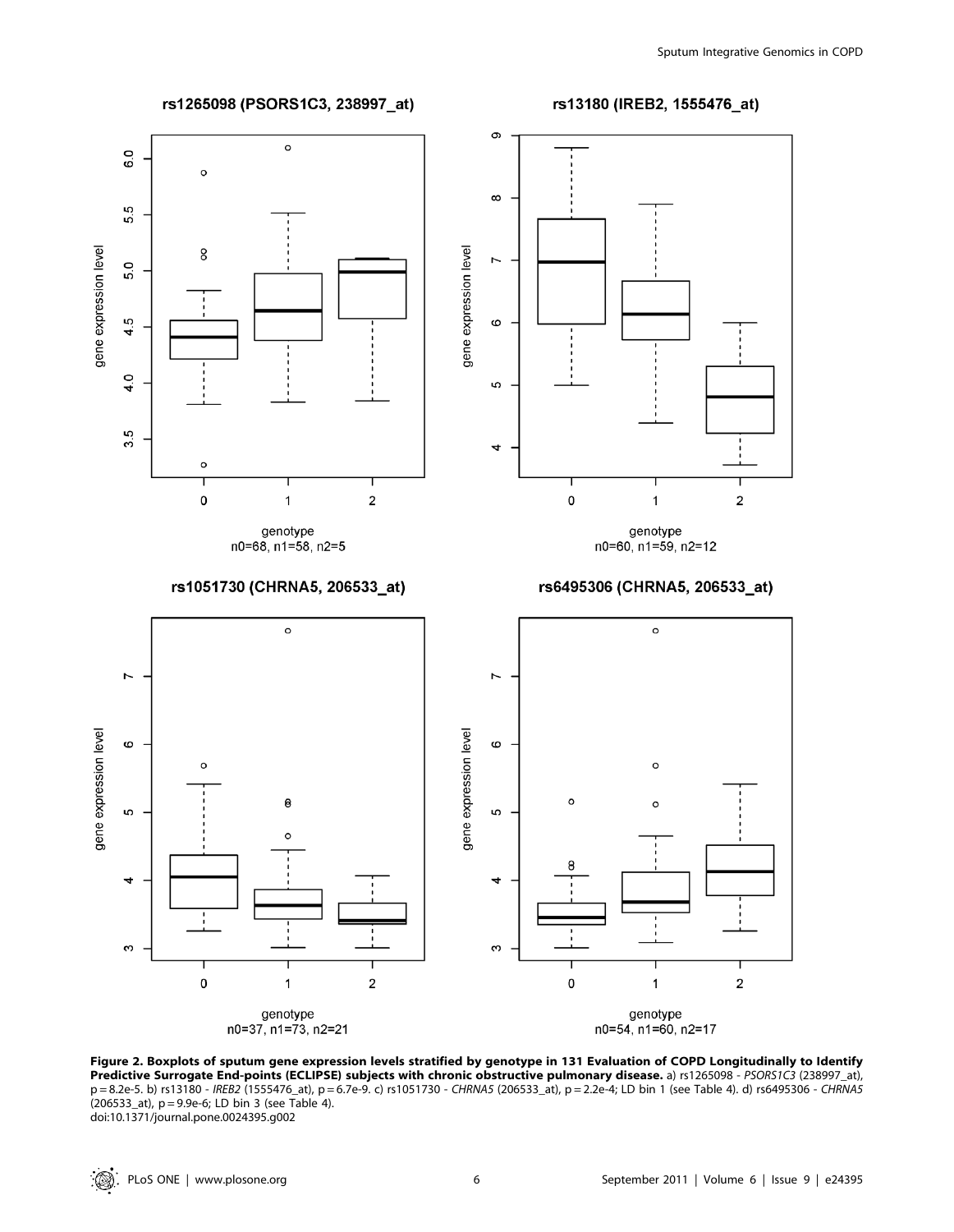

Figure 3. Detailed analysis of the chromosome 15q25 chronic obstructive pulmonary disease (COPD) locus. a) Association between single nucleotide polymorphisms (SNPs) in the chromosome 15q25 COPD locus and expression levels of IREB2 (1555476\_at), CHRNA5 (206533\_at) and CHRNA3 (211587\_x\_at) in sputum samples from 131 Evaluation of COPD Longitudinally to Identify Predictive Surrogate End-points (ECLIPSE) subjects. SNP rs numbers are listed in Table 4. b) Linkage disequilibrium  $r^2$  values between SNPs in the chromosome 15q25 COPD locus (listed in Table 4) in 131 ECLIPSE subjects.

doi:10.1371/journal.pone.0024395.g003

on RNA sequencing data, Pickrell et al. estimate that 90% of eQTL SNPs are within 15 kb of a gene [57]. Previous papers have used a 50 kb limit to define cis-acting eQTLs [6]. Using this method, we were able to replicate published eQTL associations from other tissues and were able to identify a set of significant eQTL SNPs to carry forward for COPD association studies. However, our method would be unable to detect cis-eQTLs located  $>50$  kb from the TSS, such as a SNP in an upstream enhancer or in the 3' UTR of a large gene. Due to the sample size, we limited our investigation to cis-acting eQTL SNPs, as a full search for trans-acting regulatory SNPs greatly increases the number of tests performed. The literature suggests that sample sizes under 200 subjects may be inadequate to find true transeQTLs [58].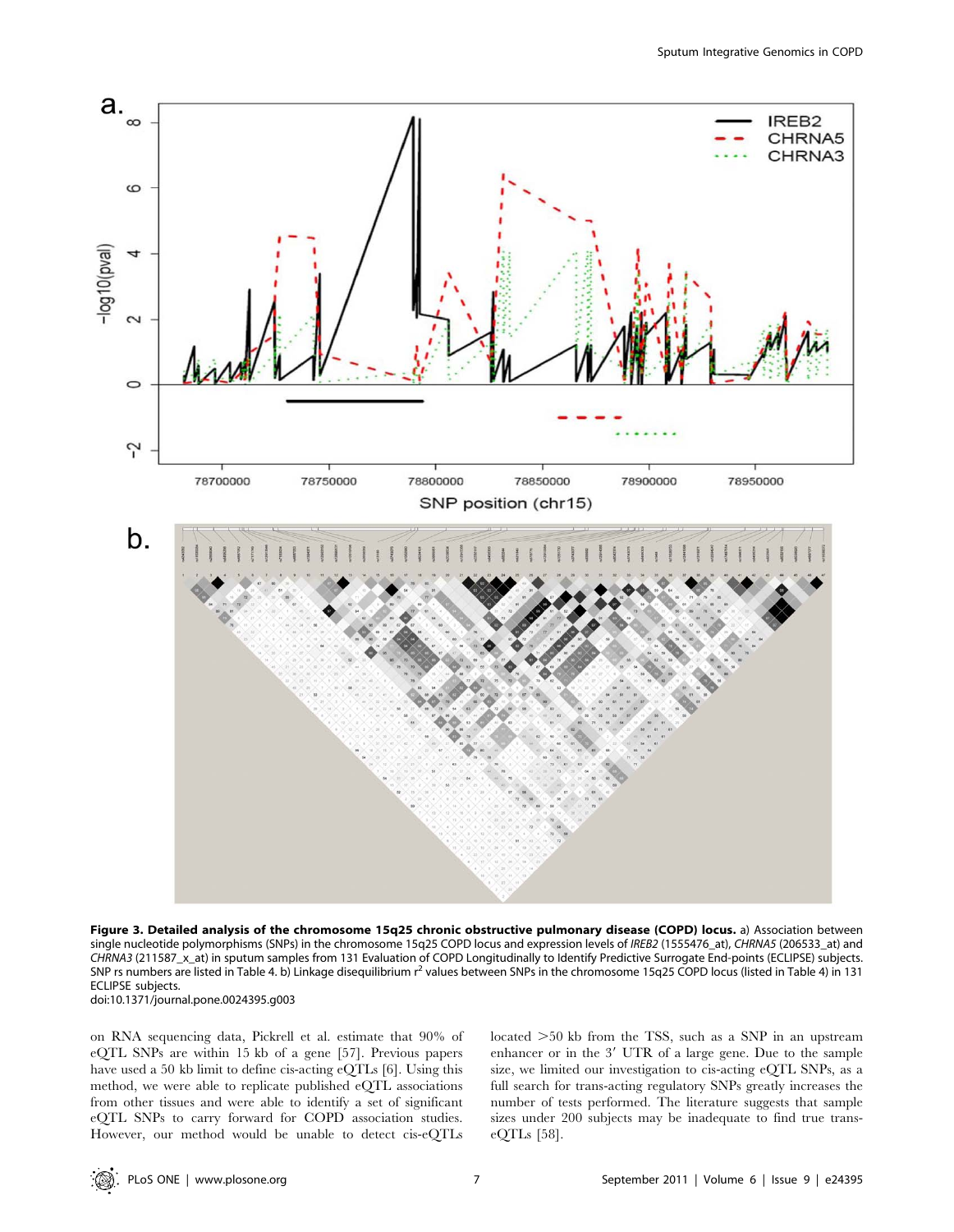Table 4. Single nucleotide polymorphism (SNP) associations with expression of IREB2 (1555476\_at) and CHRNA5 (206533\_at) in induced sputum samples from COPD subjects.

| <b>SNP</b> | Position | <b>IREB2 eQTL pvalue</b> | CHRNA5 eQTL pvalue | LD bin            | r <sup>2</sup> with locus tag | $r^2$ with rs13180 |
|------------|----------|--------------------------|--------------------|-------------------|-------------------------------|--------------------|
| rs4243082  | 78682076 | 0.88                     | 0.89               |                   |                               |                    |
| rs11635084 | 78686823 | 0.066                    | 0.82               |                   |                               |                    |
| rs2869040  | 78688834 | 0.26                     | 0.68               |                   |                               |                    |
| rs6495296  | 78696492 | 0.32                     | 0.71               |                   |                               |                    |
| rs4887052  | 78703631 | 0.26                     | 0.88               |                   |                               |                    |
| rs7171749  | 78708715 | 0.41                     | 0.44               |                   |                               |                    |
| rs12913946 | 78709937 | 0.30                     | 0.72               |                   |                               |                    |
| rs7183034  | 78710766 | 0.16                     | 0.66               |                   |                               |                    |
| rs4887053  | 78712699 | 0.0012                   | 0.11               |                   |                               |                    |
| rs1394371  | 78724469 | 0.0028                   | 0.031              |                   |                               |                    |
| rs12903150 | 78724645 | 0.014                    | 0.0014             |                   |                               |                    |
| rs12899131 | 78726885 | 0.71                     | 2.8E-05            | За                | 0.57                          | < 0.01             |
| rs10519198 | 78742754 | 0.73                     | 3.3E-05            | 3a                | 0.57                          | < 0.01             |
| rs2656069  | 78745707 | 4.0E-04                  | 0.11               | IREB <sub>2</sub> |                               | 0.44               |
| rs13180    | 78789488 | 6.7E-09                  | 0.74               | IREB <sub>2</sub> |                               |                    |
| rs3743079  | 78791061 | 3.9E-04                  | 0.063              | IREB <sub>2</sub> |                               | 0.36               |
| rs1062980  | 78792527 | 7.7E-09                  | 0.78               | IREB <sub>2</sub> |                               | 0.99               |
| rs8034191  | 78806023 | 0.010                    | 3.8E-04            | $\mathbf{1}$      | 0.90                          |                    |
| rs3885951  | 78825917 | 0.025                    | 0.20               |                   |                               |                    |
| rs2036534  | 78826948 | 0.0015                   | 0.043              | 2                 | 0.79                          |                    |
| rs12915366 | 78831753 | 0.83                     | 3.7E-07            | $\mathfrak{Z}$    | 0.80                          |                    |
| rs2292117  | 78834689 | 0.80                     | 6.4E-07            | 3                 | 0.82                          |                    |
| rs6495306  | 78865893 | 0.79                     | 9.9E-06            | $\mathsf{3}$      |                               | < 0.01             |
| rs680244   | 78871288 | 0.79                     | 9.9E-06            | 3                 | 0.99                          |                    |
| rs621849   | 78872861 | 0.79                     | 9.9E-06            | $\mathsf{3}$      | 0.99                          |                    |
| rs578776   | 78888400 | 0.016                    | 0.70               | $\overline{2}$    | 0.72                          |                    |
| rs12910984 | 78891627 | 0.0061                   | 0.45               | $\overline{a}$    | 0.99                          |                    |
| rs1051730  | 78894339 | 0.016                    | 2.2E-04            | $\mathbf{1}$      |                               | 0.19               |
| rs3743077  | 78894896 | 0.93                     | 6.7E-05            | $\mathbf{3}$      | 0.98                          |                    |
| rs938682   | 78896547 | 0.0061                   | 0.45               | $\overline{2}$    |                               | 0.26               |
| rs12914385 | 78898723 | 0.014                    | 8.0E-04            | $\mathbf{1}$      | 0.81                          |                    |
| rs8042374  | 78908032 | 0.0064                   | 0.53               | $\overline{a}$    | 0.98                          |                    |
| rs3743075  | 78909452 | 0.76                     | 2.0E-04            | 3 <sub>b</sub>    | 0.76                          | 0.01               |
| rs6495309  | 78915245 | 0.088                    | 0.64               | $\overline{2}$    | 0.90                          |                    |
| rs1948     | 78917399 | 0.16                     | 4.2E-04            | 3c                | 0.60                          | 0.03               |
| rs11636753 | 78928946 | 0.91                     | 0.0023             |                   |                               |                    |
| rs12441998 | 78929372 | 0.14                     | 0.85               |                   |                               |                    |
| rs1316971  | 78930510 | 0.083                    | 0.89               |                   |                               |                    |
| rs12594247 | 78946633 | 0.63                     | 0.62               |                   |                               |                    |
| rs17487514 | 78953785 | 0.10                     | 0.068              |                   |                               |                    |
| rs1996371  | 78956806 | 0.025                    | 0.025              |                   |                               |                    |
| rs6495314  | 78960529 | 0.025                    | 0.025              |                   |                               |                    |
| rs922691   | 78963994 | 0.14                     | 0.0060             |                   |                               |                    |
| rs8032156  | 78964498 | 0.51                     | 0.66               |                   |                               |                    |
| rs8038920  | 78974545 | 0.059                    | 0.011              |                   |                               |                    |
| rs4887077  | 78978364 | 0.049                    | 0.029              |                   |                               |                    |
| rs11638372 | 78983559 | 0.049                    | 0.029              |                   |                               |                    |

Linkage disequilibrium (LD) bins for CHRNA5 associations are defined as in Saccone et al. [37]. SNPs tags for LD bins are shown in bold. Additional SNPs added to bins based on LD in ECLIPSE genomewide association study dataset are shown in italics.

doi:10.1371/journal.pone.0024395.t004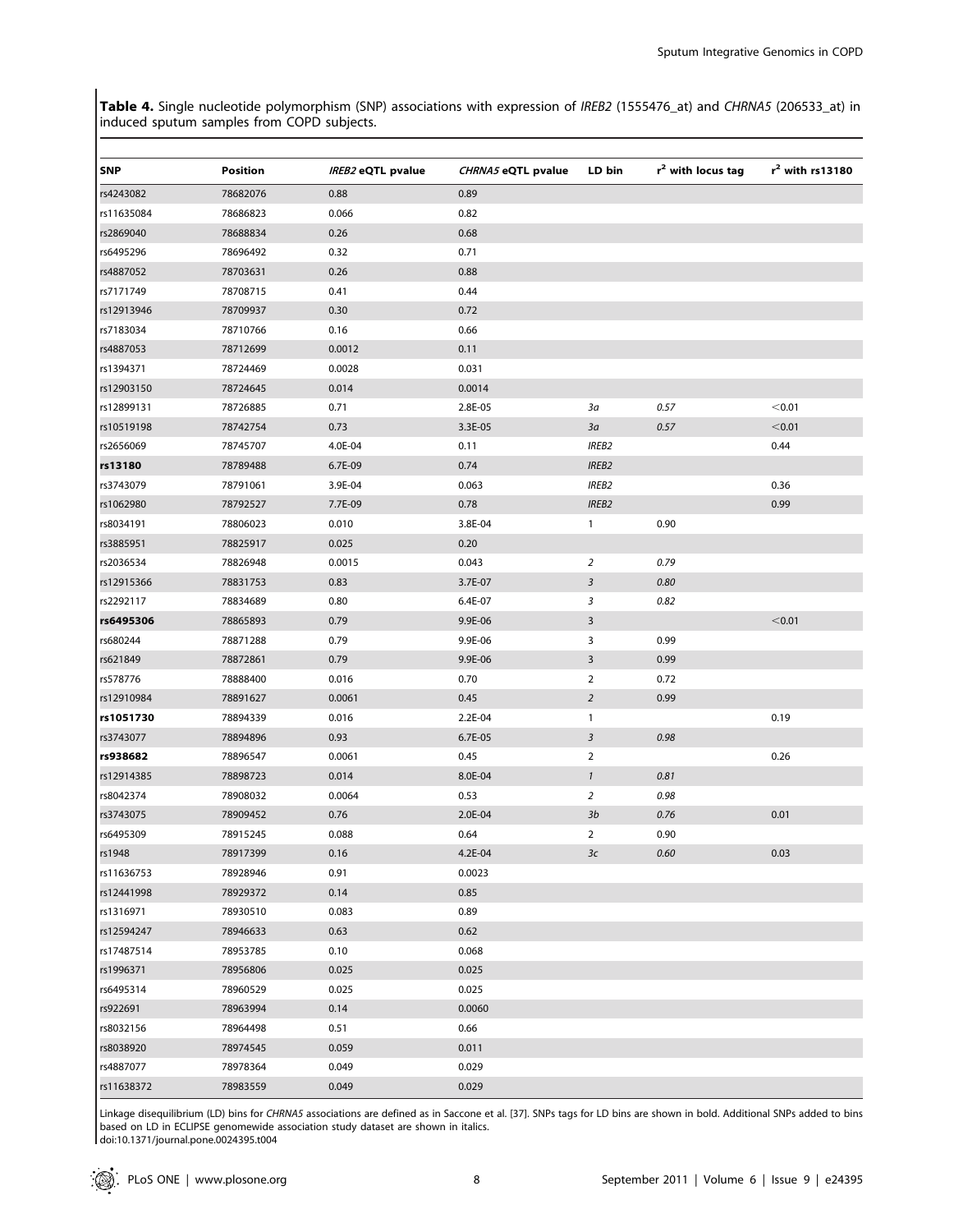Several groups have compared eQTLs in different tissues from the same individual, finding both overlapping and tissue-specific eQTLs [59–61]. Multiple tissues are known to be important in COPD biology, including large and small airways, lung parenchyma and immune cells. By only surveying sputum, we may have missed significant eQTLs for COPD genes that are expressed in other tissues. Multiple cell types may be present in sputum, yet neutrophils have been shown to be the predominant cell type in the sputum samples from COPD subjects in ECLIPSE [16]. Despite these limitations, sputum is a clinically important tissue in COPD and is more accessible for genomic and biomarkers studies than lung tissue. Studying diseased individuals may be advantageous to identify eQTL SNPs for potential disease genes, which may only be expressed, or may be expressed at higher levels, in patients compared to healthy controls.

In conclusion, we combined genomewide SNP genotyping with genomewide expression profiling from a relevant tissue in wellcharacterized subjects with a common chronic disease. Using this strategy, we were able to gain insights into the functional role of SNPs previously associated through GWAS, as well as identify a potential novel disease susceptibility gene which would have been missed using standard GWAS analysis. Previous eQTL studies have provided important information about genetic control of human gene expression. Integrative genomics studies in relevant tissue from well-phenotyped individuals, as we have performed, will be required to apply this knowledge to human disease.

# Supporting Information

Figure S1 Principal components plot of RMA expression values, demonstrating lack of batch effects based on hybridization dates or other systematic effects. (TIF)

Data S1 Microarray Quality Control. (DOC)

Table S1 The top cis-expression quantitative trait loci (eQTLs) in sputum samples from 131 ECLIPSE COPD subjects. Single nucleotide polymorphism (SNP)-probe set associations with FDR-adjusted  $p<0.05$  are shown. (XLS)

Table S2 Cis-expression quantitative trait locus (eQTL) single nucleotide polymorphisms (SNPs) from sputum samples from 131 ECLIPSE COPD subjects associated with COPD case-control status in combined ECLIPSE, NETT-NAS, and Norway GWAS (Cho et al. 2010). SNPs associated at  $p<0.01$  are shown. (DOC)

### References

- 1. Schadt EE, Monks SA, Drake TA, Lusis AJ, Che N, et al. (2003) Genetics of gene expression surveyed in maize, mouse and man. Nature 422: 297–302.
- 2. Cheung VG, Conlin LK, Weber TM, Arcaro M, Jen KY, et al. (2003) Natural variation in human gene expression assessed in lymphoblastoid cells. Nat Genet 33: 422–425.
- 3. Cheung VG, Spielman RS, Ewens KG, Weber TM, Morley M, et al. (2005) Mapping determinants of human gene expression by regional and genome-wide association. Nature 437: 1365–1369.
- 4. Stranger BE, Nica AC, Forrest MS, Dimas A, Bird CP, et al. (2007) Population genomics of human gene expression. Nat Genet 39: 1217–1224.
- 5. Dixon AL, Liang L, Moffatt MF, Chen W, Heath S, et al. (2007) A genome-wide association study of global gene expression. Nat Genet 39: 1202–1207.
- 6. Murphy A, Chu JH, Xu M, Carey VJ, Lazarus R, et al. (2010) Mapping of numerous disease-associated expression polymorphisms in primary peripheral blood CD4+ lymphocytes. Hum Mol Genet 19: 4745–4757.
- 7. Moffatt MF, Kabesch M, Liang L, Dixon AL, Strachan D, et al. (2007) Genetic variants regulating ORMDL3 expression contribute to the risk of childhood asthma. Nature 448: 470–473.

Table S3 Cis-expression quantitative trait locus (eQTL) single nucleotide polymorphisms (SNPs) from sputum samples from 131 ECLIPSE COPD subjects associated with COPD case-control status in a meta-analysis of ECLIPSE, NETT-NAS, and Norway GWAS (Cho et al. **2010).** SNPs with combined  $p<0.01$  are shown.

(DOC)

#### Acknowledgments

ECLIPSE Steering Committee: Harvey Coxson (Canada), Lisa Edwards (GlaxoSmithKline, USA), Katharine Knobil (Co-chair, GlaxoSmithKline, UK), David Lomas (UK), William MacNee (UK), Edwin Silverman (USA), Ruth Tal-Singer (GlaxoSmithKline, USA), Jørgen Vestbo (Co-chair, Denmark), Julie Yates (GlaxoSmithKline, USA).

ECLIPSE Scientific Committee: Alvar Agusti (Spain), Peter Calverley (UK), Bartolome Celli (USA), Courtney Crim (GlaxoSmithKline, USA), Bruce Miller (GlaxoSmithKline, UK), William MacNee (Chair, UK), Stephen Rennard (USA), Ruth Tal-Singer (GlaxoSmithKline, USA), Emiel Wouters (The Netherlands), Julie Yates (GlaxoSmithKline, USA).

ECLIPSE Investigators: Bulgaria: Yavor Ivanov, Pleven; Kosta Kostov, Sofia. Canada: Jean Bourbeau, Montreal, Que Mark Fitzgerald, Vancouver, BC; Paul Hernandez, Halifax, NS; Kieran Killian, Hamilton, On; Robert Levy, Vancouver, BC; Francois Maltais, Montreal, Que; Denis O'Donnell, Kingston, On. Czech Republic: Jan Krepelka, Praha. Denmark: Jørgen Vestbo, Hvidovre. The Netherlands: Emiel Wouters, Horn-Maastricht. New Zealand: Dean Quinn, Wellington. Norway: Per Bakke, Bergen. Slovenia: Mitja Kosnik, Golnik. Spain: Alvar Agusti, Jaume Sauleda, Palma de Mallorca. Ukraine: Yuri Feschenko, Kiev; Vladamir Gavrisyuk, Kiev; Lyudmila Yashina, Kiev; Nadezhda Monogarova, Donetsk. United Kingdom: Peter Calverley, Liverpool; David Lomas, Cambridge; William MacNee, Edinburgh; David Singh, Manchester; Jadwiga Wedzicha, London. United States of America: Antonio Anzueto, San Antonio, TX; Sidney Braman, Providence, RI; Richard Casaburi, Torrance CA; Bart Celli, Boston, MA; Glenn Giessel, Richmond, VA; Mark Gotfried, Phoenix, AZ; Gary Greenwald, Rancho Mirage, CA; Nicola Hanania, Houston, TX; Don Mahler, Lebanon, NH; Barry Make, Denver, CO; Stephen Rennard, Omaha, NE; Carolyn Rochester, New Haven, CT; Paul Scanlon, Rochester, MN; Dan Schuller, Omaha, NE; Frank Sciurba, Pittsburgh, PA; Amir Sharafkhaneh, Houston, TX; Thomas Siler, St. Charles, MO, Edwin Silverman, Boston, MA; Adam Wanner, Miami, FL; Robert Wise, Baltimore, MD; Richard ZuWallack, Hartford, CT.

# Author Contributions

Conceived and designed the experiments: WQ JHR EKS CPH. Performed the experiments: WQ MHC JHR WHA DS RT-S SMF EKS CPH. Analyzed the data: WQ MHC CPH. Contributed reagents/materials/ analysis tools: JHR WHA DS PB AG DAL JDC BRC SR RT-S SMF EKS AAL. Wrote the paper: WQ THB SR EKS CPH.

- 8. Wheeler HE, Metter EJ, Tanaka T, Absher D, Higgins J, et al. (2009) Sequential use of transcriptional profiling, expression quantitative trait mapping, and gene association implicates MMP20 in human kidney aging. PLoS Genet 5: e1000685.
- 9. Hersh CP, DeMeo DL, Silverman EK (2005) Chronic Obstructive Pulmonary Disease. In: Silverman EK, Shapiro SD, Lomas DA, Weiss ST, eds. Respiratory Genetics. New York: Hodder Arnold. pp 253–296.
- 10. Rabe KF, Hurd S, Anzueto A, Barnes PJ, Buist SA, et al. (2007) Global strategy for the diagnosis, management, and prevention of chronic obstructive pulmonary disease: GOLD executive summary. Am J Respir Crit Care Med 176: 532–555.
- 11. Cho MH, Boutaoui N, Klanderman BJ, Sylvia JS, Ziniti JP, et al. (2010) Variants in FAM13A are associated with chronic obstructive pulmonary disease. Nat Genet 42: 200–202.
- 12. Pillai SG, Ge D, Zhu G, Kong X, Shianna KV, et al. (2009) A genome-wide association study in chronic obstructive pulmonary disease (COPD): identification of two major susceptibility loci. PLoS Genet 5: e1000421.
- 13. Wilk JB, Chen TH, Gottlieb DJ, Walter RE, Nagle MW, et al. (2009) A genomewide association study of pulmonary function measures in the Framingham Heart Study. PLoS Genet 5: e1000429.